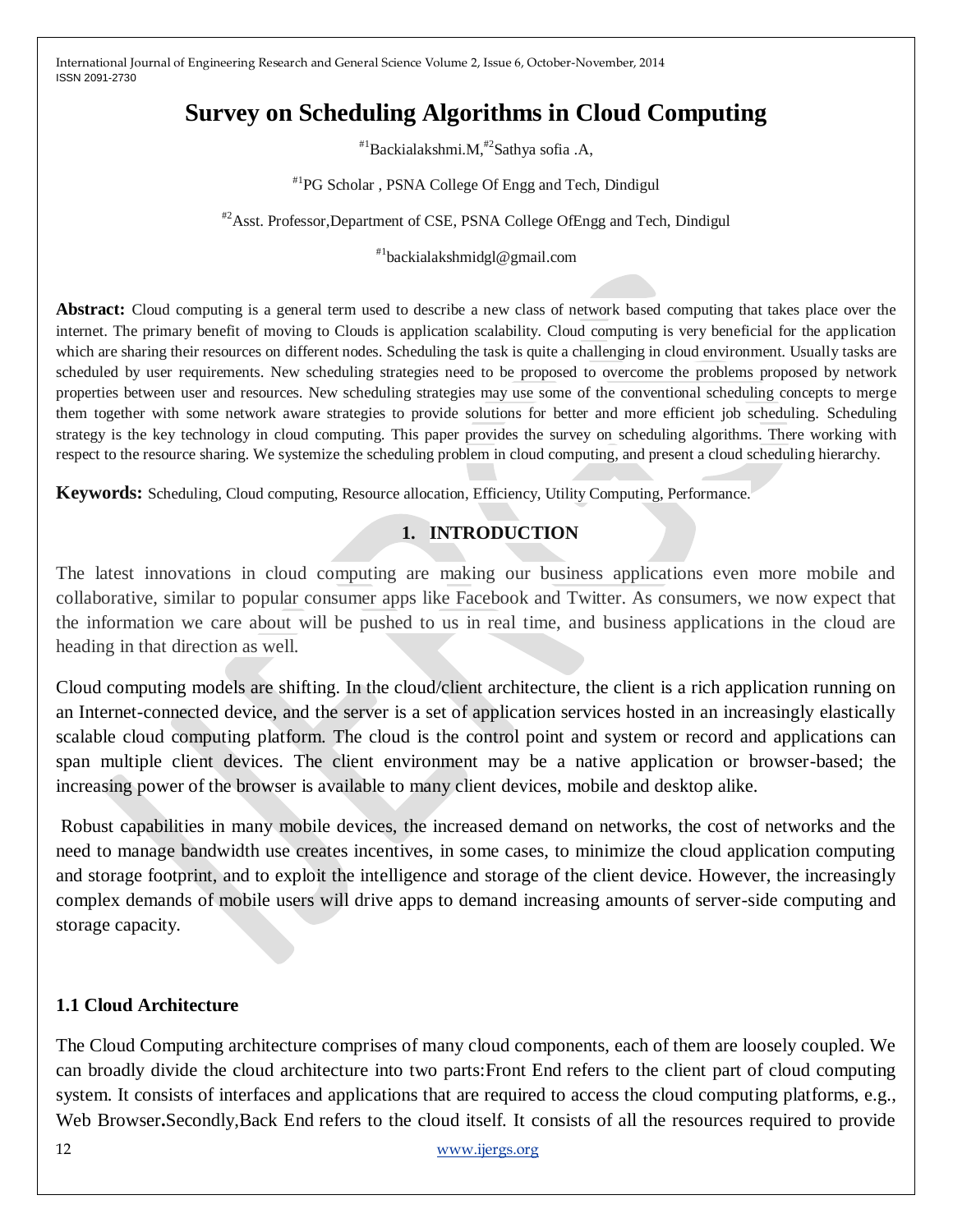cloud computing services. It comprises of huge data storage, virtual machines, security mechanism, services, deployment models, servers, etc.



Fig 1.Cloud Architecture

#### **1.2 Resource Allocation**

Resource Allocation is all about integrating cloud provider activities for utilizing and allocating scarce resources within the limit of cloud environment so as to meet the needs of the cloud application. It requires the type and amount of resources needed by each application in order to complete a user job. The order and time of allocation of resources are also an input for an optimal resource allocation.

An important point when allocating resources for incoming requests is how the resources are modeled. There are many levels of abstraction of the services that a cloud can provide for developers, and many



Fig 2. Schematic Representation

parameters that can be optimized during allocation. The modeling and description of the resources should consider at least these requirements in order for the resource allocation works properly.Cloud resources can be seen as any resource (physical or virtual) that developers may request from the Cloud. For example, developers can have network requirements, such as bandwidth and delay, and computational requirements, such as CPU, memory and storage.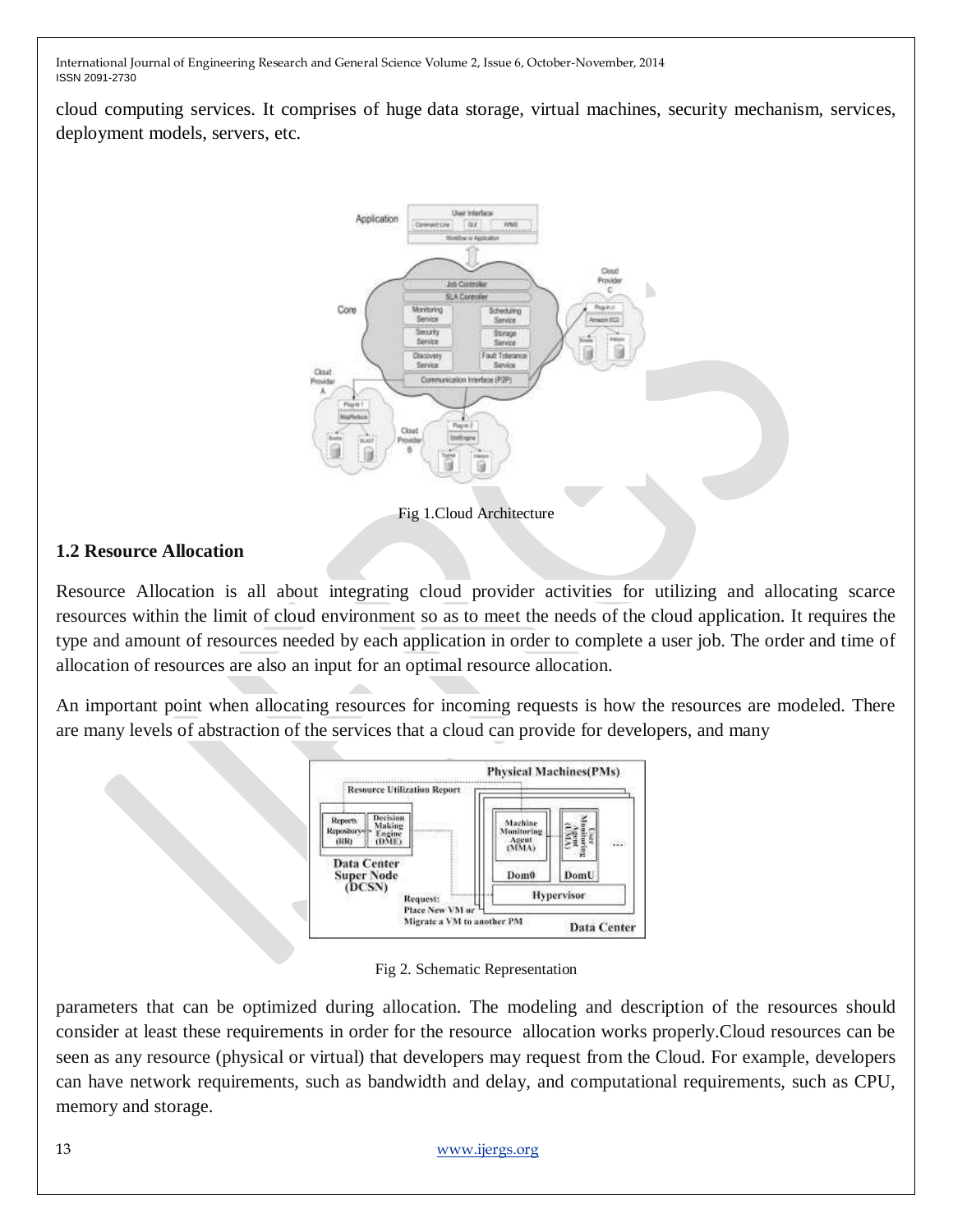When developing a resource allocation system, one should think about how to describe the resources present in the Cloud. The development of a suitable resource model and description is the first challenge that a resource allocation must address. An resource allocation also faces the challenge of representing the applications requirements, called resource offering and treatment. Also, an automatic and dynamic resource allocation must be aware of the current status of the Cloud resources in real time. Thus, mechanisms for resource discovery and monitoring are an essential part of this system. These two mechanisms are also the inputs for optimization algorithms, since it is necessary to know the resources and their status in order to elect those that fulfill all the requirements.



**Fig 3. Allocation of Resources**

#### **3.Scheduling Algorithms**

**3.1.A green energy-efficient scheduling algorithm using the DVFS technique for cloud datacenters**: Chia-Ming Wu et al, Ruay-Shiung Chang, Hsin-Yu Chan, 2014

The dynamic voltage and frequency scaling (DVFS) technique can dynamically lower down thesupply voltage and work frequency to reduce the energy consumption

while the performance can satisfy the requirement of a job. There are two processes in it. First is to provide thefeasible combination or scheduling for a job. Second is to providethe appropriate voltage and frequency supply for the servers viathe DVFS technique.

This technique can reduce the energy consumption of a server when itis in the idle mode or the light workload.It satisfies the minimum resource requirement of a joband prevent the excess use of resources.The simulation results show that this method can reduce the energy consumption by 5%–25%.

# **3.2.A new multi-objective bi-level programming model for energy andlocality aware multi-job scheduling in cloud computing:**

Xiaoli Wang, Yuping Wang, Yue Cui, 2014

This programming model is based on MapReduce to improve energy efficiency of servers. First, the variation of energy consumption with the performance of servers is taken into account. Second, data locality can be adjusted dynamically according to current network state; last but not least,considering that task-scheduling strategies depend directly on data placement policies.

This algorithm is proved much more effective thanthe Hadoop default scheduler and the Fair Scheduler in improvingservers' energy efficiency.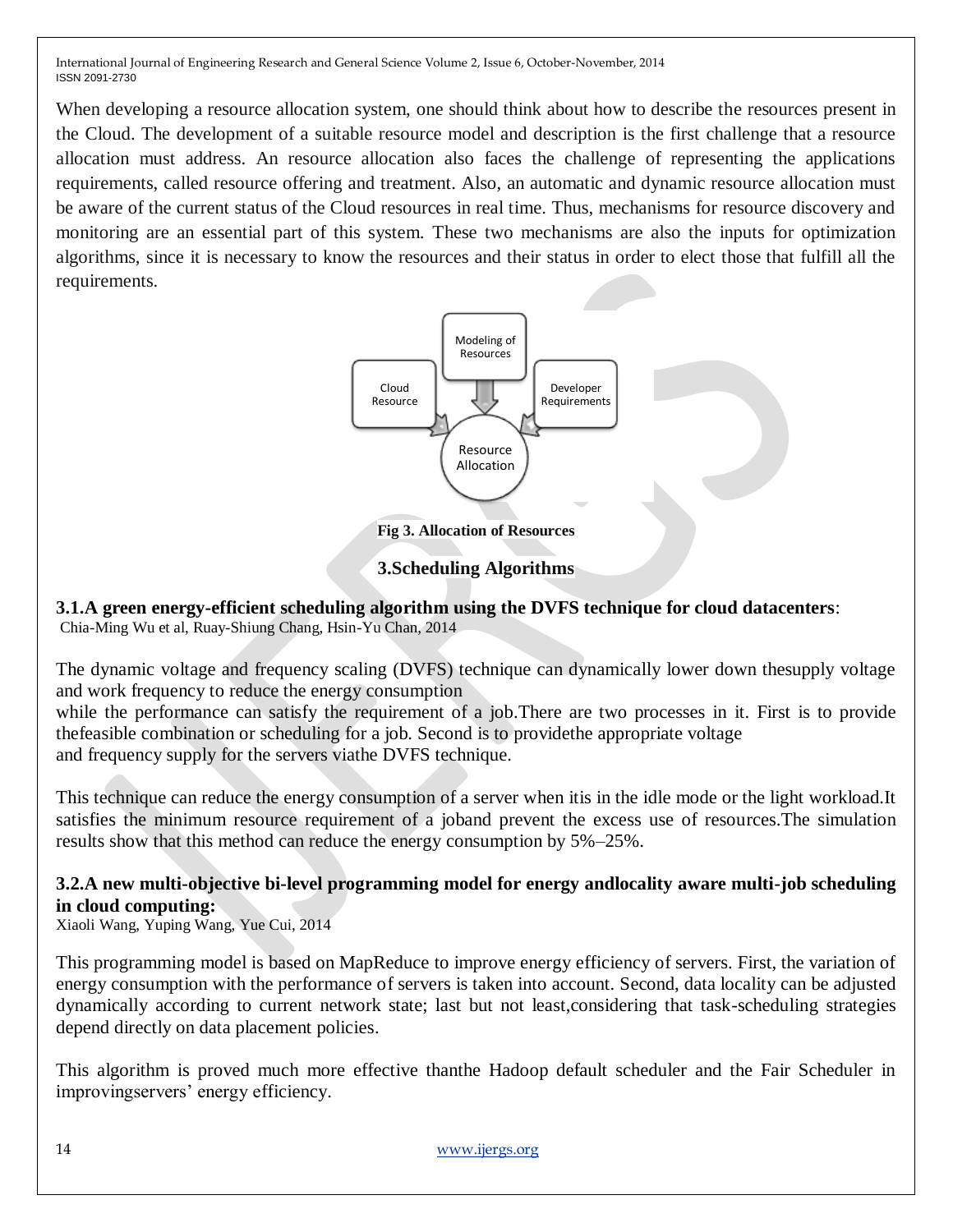#### 3.3.**Cost-efficient task scheduling for executing large programsin the cloud:**

Sen Su a, Jian Li a, Qingjia Huang a, Xiao Huang a, Kai Shuanga, Jie Wang b,2013

The cost efficient task-scheduling algorithm using two heuristic strategies .The first strategy dynamically maps tasks to the most cost-efficient VMs based on the concept of Pareto dominance. The second strategy, a complement to the first strategy, reduces the monetary costs of non-critical tasks. This algorithm is evaluated with extensive simulations on both randomly generated large DAGs and real-world applications. The further improvements can be made using new optimization techniques and incorporating penalties for violating consumer-provider contracts.

# 3.4.**Priority Based Job Scheduling Techniques In Cloud Computing: A Systematic Review:**

Swachil Patel, Upendra Bhoi,2013

Job scheduling in cloud computing mainly focuses to improve the efficient utilization of resource that is bandwidth, memory and reduction in completion time .There are several multi-criteria decision-making (MCDM) and multi-attribute decision-making (MCDM) which are based on mathematical modeling. This PJSC is based on Analytical Hierarchy Process (AHP).

A modified prioritized deadline based scheduling algorithm (MPDSA) is proposed using project management algorithm for efficient job execution with deadline constraint of user"s jobs. MPDSA executes jobs with closest deadline time delay in cyclic manner using dynamic time quantum.

There are several issues related toPriority based Job Scheduling Algorithm such as complexity, consistency and finish time.

#### **3.5. CLPS-GA: A CASE LIBRARY AND PARETO SOLUTION-BASED HYBRID GENETIC ALGORITHM FOR ENERGY AWARE CLOUD SERVICE SCHEDULING**

[Ying Feng](http://www.sciencedirect.com/science/article/pii/S1568494614000568)<sup>b</sup>, [Lin Zhang](http://www.sciencedirect.com/science/article/pii/S1568494614000568)<sup>a</sup>, [T.W. Liao,](http://www.sciencedirect.com/science/article/pii/S1568494614000568) 2014.

On the basis of classic multi-objective genetic algorithm, a case library and Pareto solution based hybrid Genetic Algorithm (CLPS-GA) is proposed to solve the model. The major components of CLPS-GA include a multi-parent crossover operator (MPCO), a two-stage algorithm structure, and a case library. Experimental results have verified the effectiveness of CLPS-GA in terms of convergence, stability, and solution diversity.

# 3.6.**Scheduling ScientificWorkflows Elastically for Cloud Computing:**

Cui Lin, Shiyong Lu, 2011

It proposes the SHEFT algorithm (Scalable-Heterogeneous-Earliest-Finish-Time algorithm)to schedule workflows for a Cloud computing environment. SHEFT is an extension of the HEFT algorithm which is applied for mapping a workflow application to a bounded number of processors.

We schedule these workflows by the HEFT and SHEFT algorithms,andcompare workflow makespan by the two algorithms as the size of the workflows increases.

#### **3.7. Job scheduling algorithm based on Berger model in cloud environment:**

BaominXua, Chunyan Zhao b, EnzhaoHua, Bin Hu c,d, et al., 2011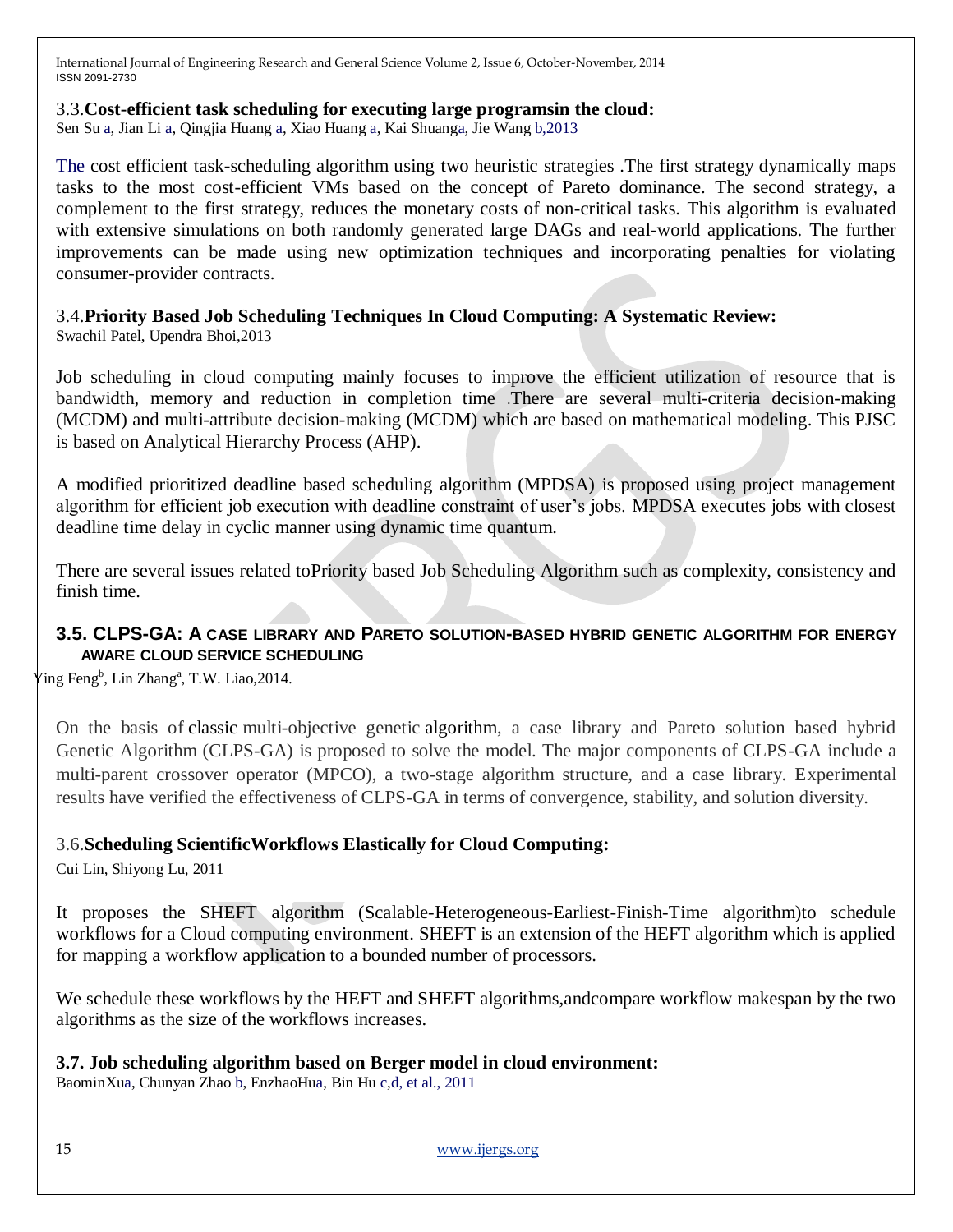The Berger model of distributive justice is based on expectation states. It is a series of distribution theories of social wealth. Based on the idea of Berger model, two-fairness constraints of job scheduling are established in cloud computing. The job scheduling is implemented in a cloud Sim platform.

The proposed algorithm in this paper is effective implementation of user tasks,and with better fairness.In future enhancement it deals with build a fuzzyneural network of QoS feature vector of task and parameter vectorof resource based on the non-linear mapping relationship between QoS and resource.

#### 3.8.**Efficient dynamic task scheduling in virtualized data centers with fuzzy prediction:**

Xiangzhen Kong a,n, ChuangLin a, YixinJiang a, WeiYan a, XiaowenChu et al.,2011

Thegeneralmodelofthetaskschedulingin VDCisbuiltby MSQMS-LQ, andtheproblemisformulates an optimization problemwithtwoobjectives:averageresponsetime and availabilitysatisfactionpercentage.Basedonthefuzzyprediction systems,anonlinedynamictaskschedulingalgorithmnamed SALAF is proposed. The experimental results show that the proposed algorithm could efficiently improve the total availability of VDCs while maintaining good responsiveness performance.

Considering the cost of consolidation, there exists an optimal consolidation ratio in a VDC that may be related to the hardware resource and the workload, which is an issue in it.

#### 3.9.**Policy based resource allocation in IaaS cloud:**

AmitNathani a, Sanjay Chaudharya, GauravSomani et al.,2012

#### Haizea uses resource leases as resource

allocation abstraction and implements these leases by allocating Virtual Machines (VMs). An approximation algorithmis proposed in which minimize the number of allocatedresources which need to be reserved for a batch of tasks.When swappingand preemption both fails to schedule a lease, the proposedalgorithm applies the concept of backfilling.

The results show that it maximizes resource utilization and acceptance of leases compared to the existing algorithm of Haizea.Backfilling has a disadvantage of requiring more preemption, which increases overall overhead of the system.

# 3.10.**Honey bee behavior inspired load balancing of tasks in cloud computing environments:**

DhineshBabu L.D. a\*, P. VenkataKrishnab et al.,2013

HBB-LB aims to achieve well balanced load across virtual machines for maximizing the throughput. It proposes a load balancing technique forcloud computing environments based on behavior of honey bee foraging strategy. Honey bee behavior inspired load balancing improvesthe overall throughput of processing and priority based balancingfocuses on reducing the waiting time for the task on a queue of VM.

A task removed from overloaded VM has to find a suitable under loaded.It has two possibilities, either it finds the VM set which is a Positive signal or it may not find the suitable VM i.e a negative signal.

HBB-LB is more efficient with lesser number of task migrations when compared with DLB and HDLB techniques. This algorithm can be extended further by considering the Qos factors in it.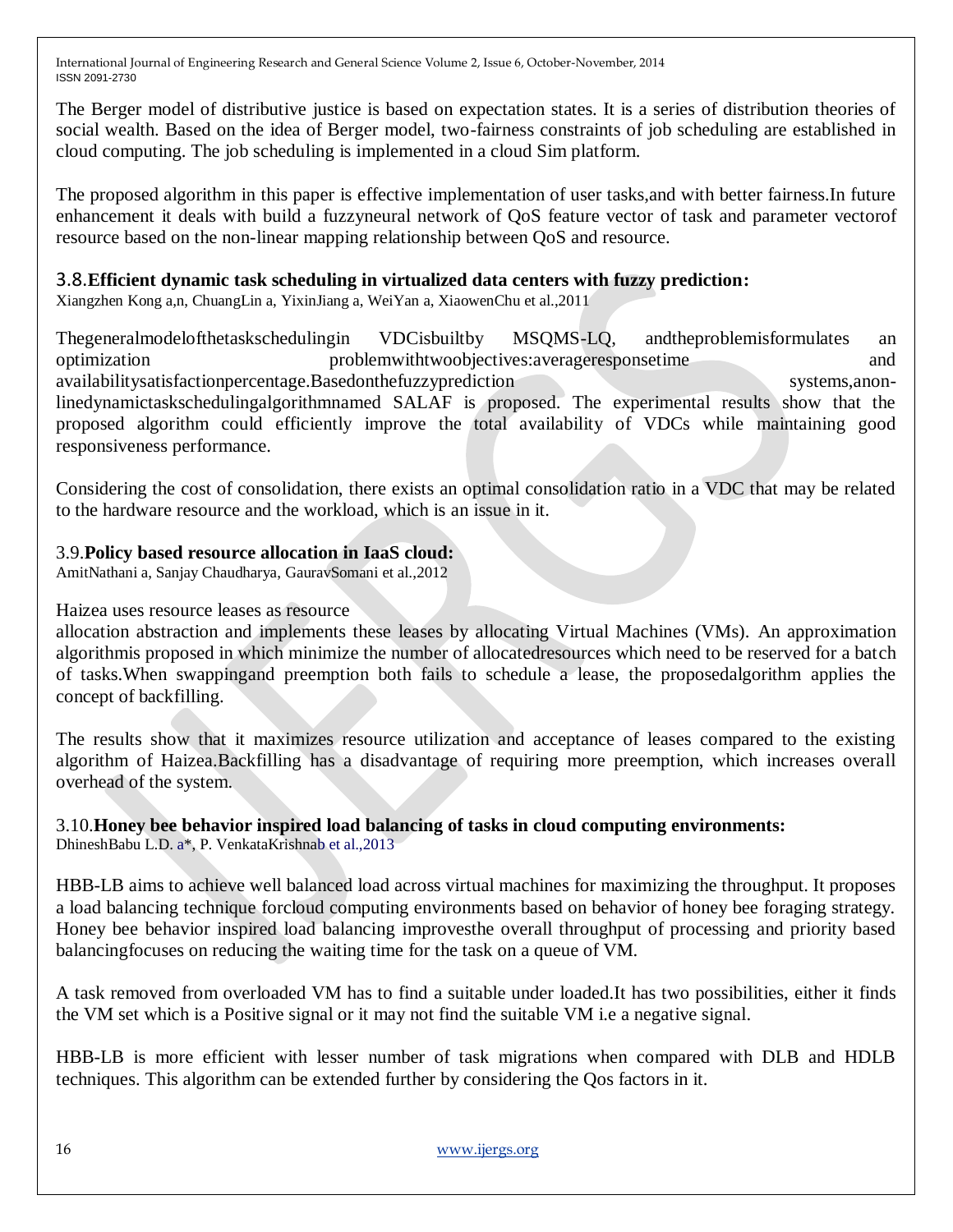#### **3.11.Morpho:A decoupled MapReduce framework for elasticCloud computing:**

Lu Lu, XuanhuaShi ,Hai Jin, Qiuyue Wang, Daxing Yuan, Song Wu, 2014

To address the problems of frequently loading andrunning HDFS in virtual clusters and downloading and uploading

data between virtual clusters and physical machines, Morphouniquely proposes a decoupled MapReduce mechanism that

decouples the HDFS from computation in a virtual cluster andloads it onto physical machines permanently.Morpho also achieves high performance by two complementary strategies for data placement and VM placement, which can provide better map and reduce input locality**.**

Evaluation is done using two metrics, job

execution time and Cross-rack data transfer

amount .Nearly 62% speedup of job execution time and a significant reduction in network traffic is achieved by this method.

#### 3.12.**CCBKE - Session key negotiation for fast and secure scheduling of scientific applications in cloud computing:**

Chang Liu et al., XuyunZhanga, Chi Yangb, Jinjun Chena,2013

Cloud Computing Background Key Exchange (CCBKE), a novel authenticated

key exchange scheme that aims at efficient security-aware scheduling of scientific applications. This scheme is designed based

on the commonly-used Internet Key Exchange (IKE) scheme and randomness-reuse strategy. The data set encryption technique used are block cipher, AES,in Galois Counter Mode (GCM) with 64 k tables, Salsa20/12 and stream cipher.

This scheme improve the efficiency by dramatically reducing time consumption and computation load without sacrificing the level of security.This scheme canbe extended in future to improve the efficiency of symmetrickey encryption towards more efficient security-aware scheduling.

#### 3.13.**A Ranking Chaos Algorithm for dual scheduling of cloud service and computing resource in private cloud:**

YuanjunLailia, Fei Tao a, Lin Zhang a,\*, Ying Cheng a, YongliangLuoa, Bhaba R. Sarkerb,2013

#### The combination of Service Composition

Optimal Selection (SCOS) and Optimal Allocation of Computing Resources (OACR) is known as dual scheduling. For addressing large-scale Cloud Services and Computing Resources (DS-CSCR) problem, a new Ranking Chaos Optimization (RCO)

is proposed.

In RCO algorithm ,individual chaos operator was designed, then a new adaptive ranking selection was introduced for control the state of population in iteration. Moreover, dynamic heuristics were also defined and introduced to guide the chaos optimization.

Performances in terms of searching ability, time complexity and stability in solving the DS-CSCR problem is optimal with the use of RCO algorithm but the design of heuristic

function for specific problems in the dynamic heuristic operator iscomplex and hardthough.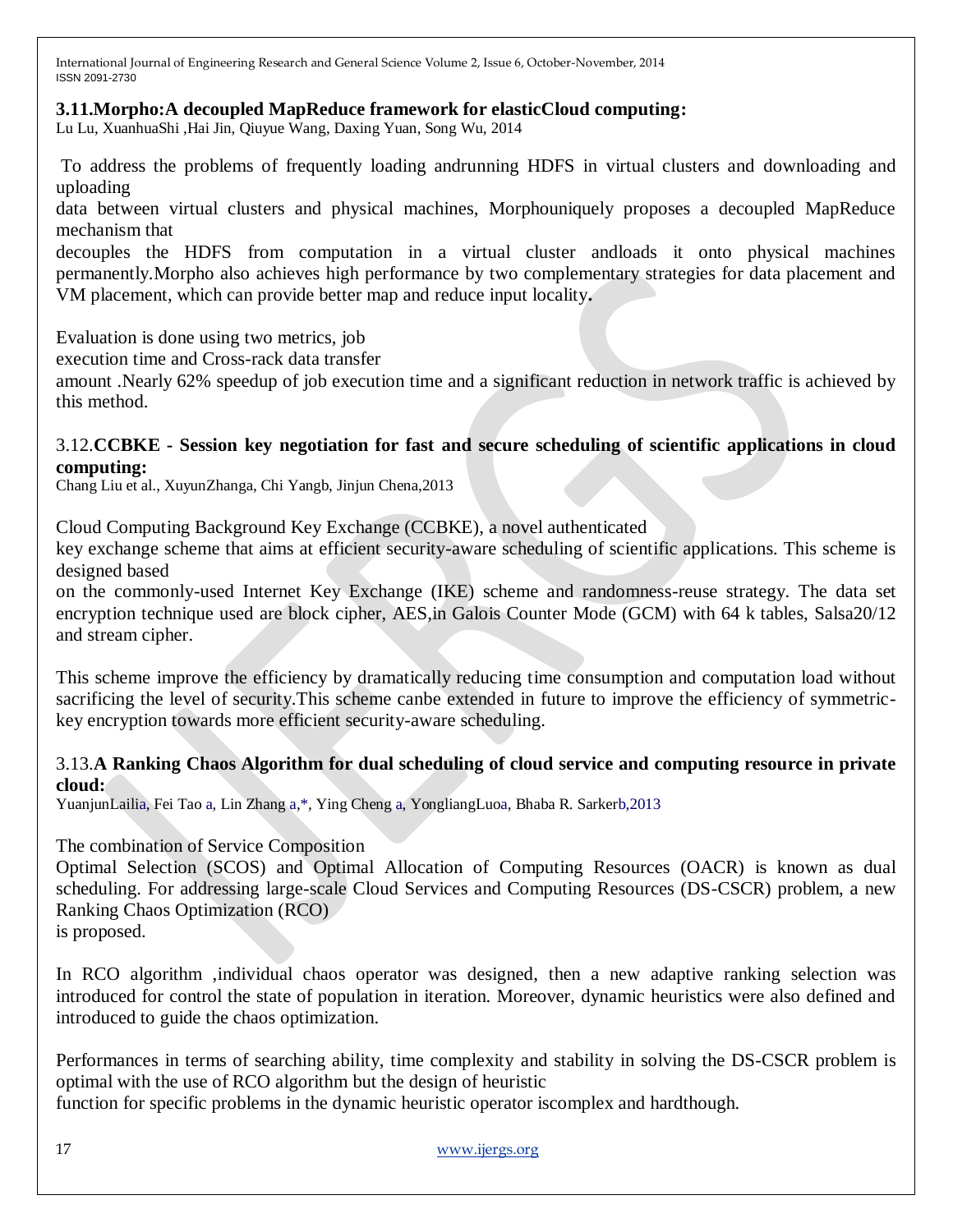3.14**.Analysis and Performance Assessment of CPU Scheduling Algorithms in Cloud using Cloud Sim:** Monica Gahlawat, Priyanka Sharma,2013

This paper analyzes and evaluates the performance of various CPU scheduling in cloud environment using CloudSim. Shortest job first and priority scheduling algorithms are beneficial for the real time applications. Because of these algorithms the clients can get precedence over other clients in cloud environment.

Here it deals only with the three algorithms such as FCFS, SJF and priority scheduling.This survey can also be extended for other adaptive and dynamic algorithms suited the virtual environment of cloud.

# 3.15.**An Algorithm to Optimize the Traditional Backfill Algorithm Using Priority of Jobs for Task Scheduling Problems in Cloud Computing:**

LalShriVratt Singh, Jawed Ahmed, Asif Khan,2014

This paper proposes an efficient algorithm "P-Backfill"which is based on the traditional Backfill algorithm using prioritization of jobs for achieving the optimality of scheduling in cloud systems.The dynamicmeta scheduler will deploy the arriving jobs using P-Backfill algorithm to utilize the cloud resources efficiently with less waiting time.

P-Backfill starts the execution of the jobs according to their priority status. It also uses the pipelining mechanism in order to execute multiple jobs at a time.The P-Backfill algorithm is more efficient than other other traditional algorithms such as traditional Backfill, FCFS, SJF, LJF and Round Robin algorithms since it selects the jobs according to their priority levels.

#### 3.16.**Efficient Optimal Algorithm of Task Scheduling in CloudComputing Environment:**

Dr. AmitAgarwal, Saloni Jain,2014

An optimized algorithm for task scheduling based on genetic simulated annealing algorithm is proposed. Here Qos and response time is achieved by executing the high priority jobs (deadline based jobs) first by estimating job completion time and the priority jobs are spawned from the remaining job with the help ofTask Scheduler.

Three scheduling algorithm First come first serve, Round robin scheduling and is generalized priority algorithm. In FCFS resource with the smallest waiting queue time and is selected for the incoming task. Round Robin (RR) algorithm focuses on the fairness. the tasks are initially prioritized according to their size such that one having highest size has highest rank in general prioritized algorithm. The experimental result shows that general prioritized algorithm is more efficient than FCFS and Round Robin algorithm.

# 3.17 **Comparative Based Analysis of Scheduling Algorithms for ResourceManagement in Cloud Computing Environment:**

C T Lin et al.,2013.

The resource scheduling in this paper is based on the parameters like cost, performance, resource utilization, time, priority, physical distances, throughput, bandwidth, resource availability.

The scheduling algorithm based on cost factor includes deadline distribution algorithm, backtracking, and improved activity based cost algorithm, compromised time-cost. The algorithm based on the throughput includes Extended Min-Min,modified ant colony optimization. Earliest deadline, FCFS, Round robin is time based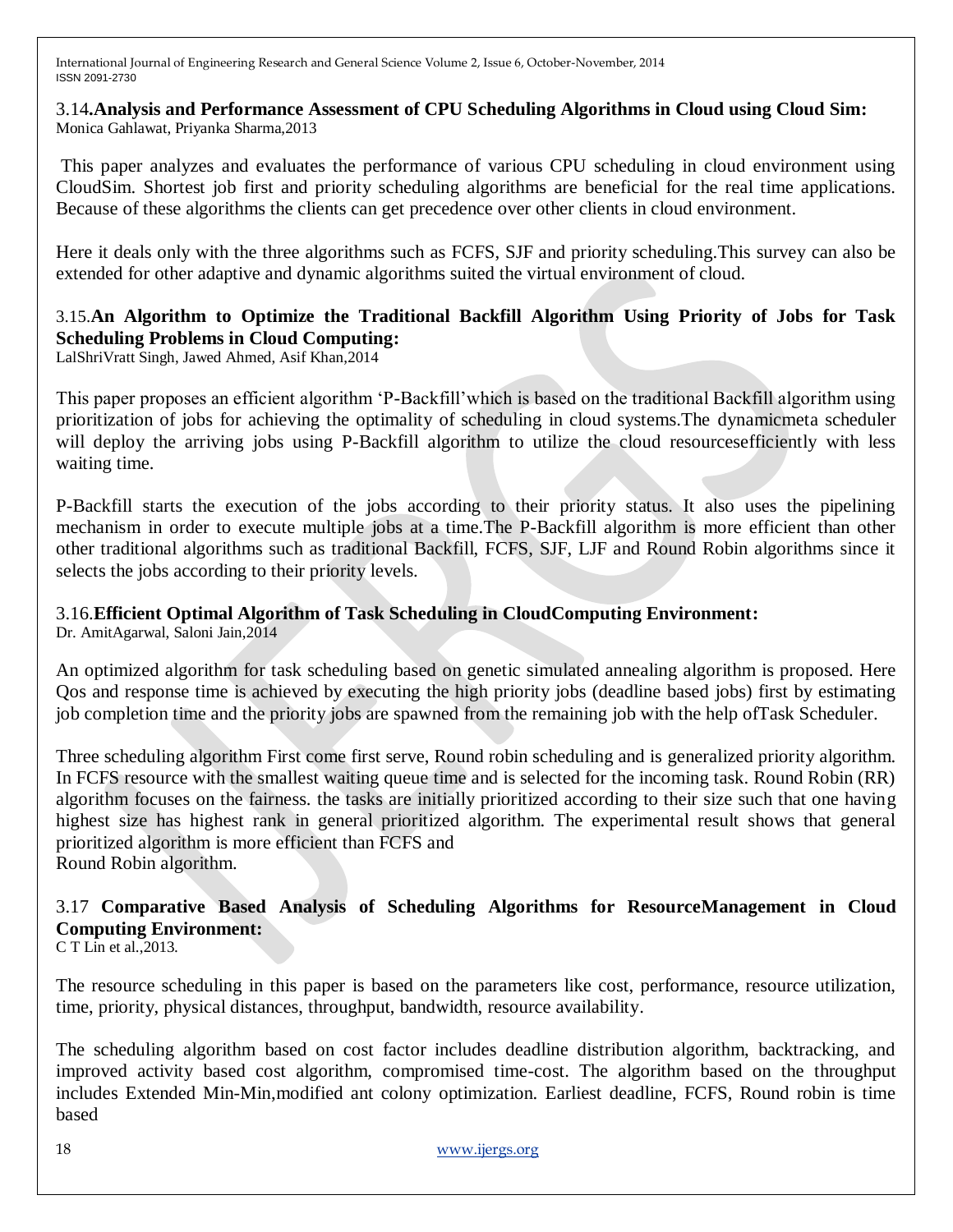The advantage of this comparative study is that as per the requirements of the consumers and service providers they can select the appropriate class of scheduling algorithms for different types of services required. This study may further be used for optimization of different algorithms for better resource management in cloud computing environment.

3.18**Fairness As Justice Evaluator In Scheduling Cloud Resources - A survey:**

Anuradha1, S. Rajasulochana,2013

Fairness in schedulingimproves the efficiency and provides optimal resource allocation. Fairness constraint proposed by

Berger model plays an important role in determining the fair allocation of resources by means of justice evaluation function. An efficient scheduler should provide fair allocation of resources in a way it ensures no task is starving for resources.

The heuristic algorithms are present for both static mapping and dynamic mapping. QoS based heuristic algorithms for static mapping are min-min algorithm, max-min algorithm, opportunistic load balancing, and suffrage heuristics. dynamic scheduling includes immediate mode heuristic algorithms and batch mode heuristic algorithms.

Backfilling algorithms are used to overcome the problem of starvation and waiting time. Backfilling strategy may/may not schedule the jobs based on priority which is both its advantage as well as disadvantage.

3.19 **A Survey Of Various Qos-Based Task Scheduling Algorithm In Cloud Computing Environment:** Ronak Patel, Hiren Mer,2013

QoS is the collective effort of services performance, which determines the degree of the satisfaction of a user for the services.It is expressed in completion time, latency, execution price, packet loss rate, throughput and reliability.

Task scheduling algorithm based on QoS-driven in cloud computing (TS-QoS) compute the priority of the task according to the special attributes of the tasks, and then sort tasks based on priority.It solves the starvation problem and follow FCFS principle.

3.20 **Resourcemanagementfor allocation infrastructure as a Service (IaaS) in cloud computing: A survey** SunilkumarS.Manvi a, GopalKrishnaShyam et al.,

This paper focuses on some of the important resource management techniques such as resource provisioning, resource allocation, resource mapping and resource adaptation.The common issues associated with IaaS in cloud systems are virtualization and multi-tenancy, resource management, network management, data management, APIs, interoperability.

The performance metrics are used to compare different works under resource management techniques. The metrics considered are reliability, deployment ease, Quality of Service, delay and control overhead.

#### **4. Experimental Results**

19 [www.ijergs.org](http://www.ijergs.org/)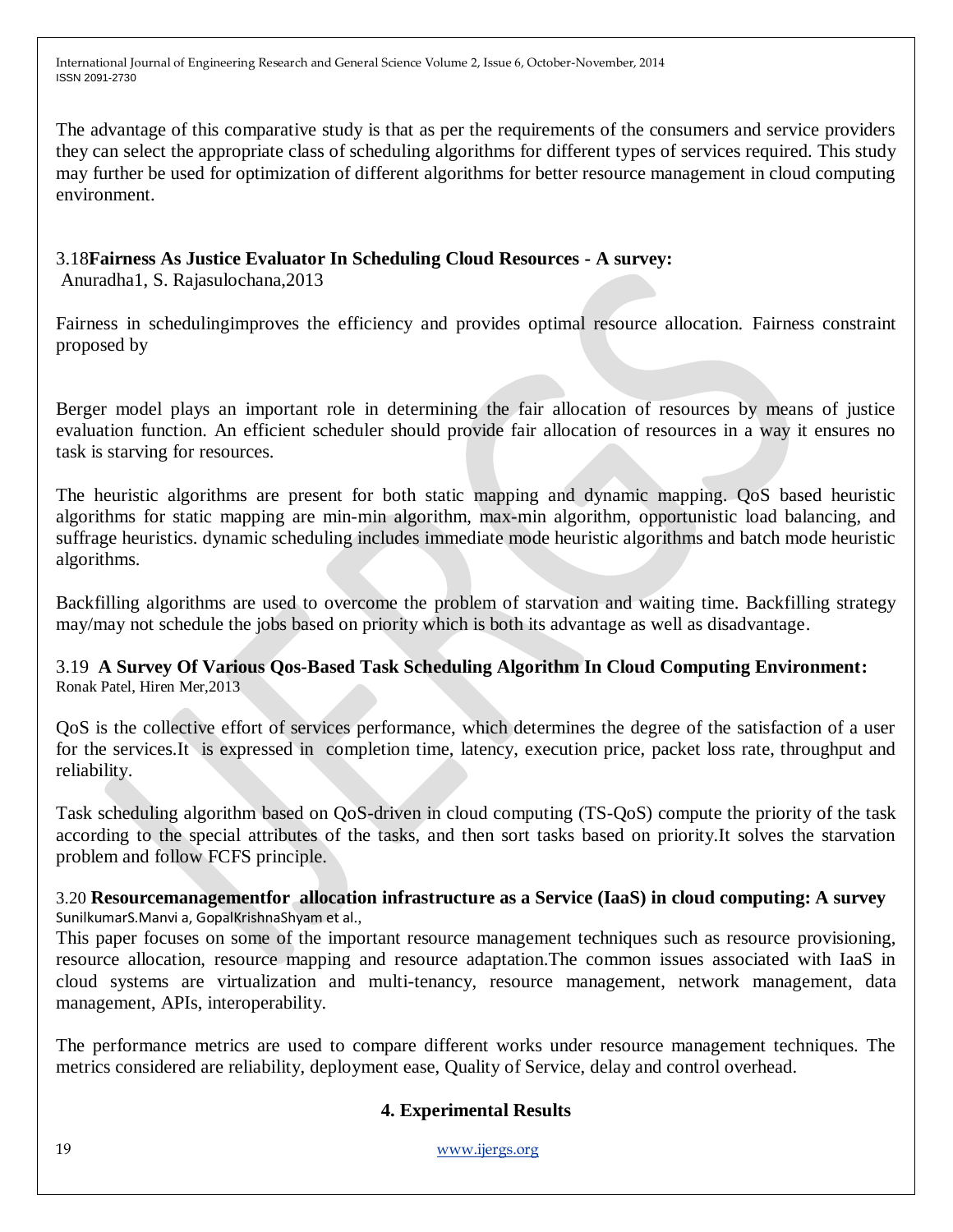From these various scheduling techniques we choose the effective task scheduling algorithm. The algorithm is implemented with the help of simulation tool (CloudSim) and the result obtained reduces the total turnaround time and also increase the performance**.** This algorithm deals with the parameters like throughput, makespan and cost.



Thus the experimental results show that the scheduling algorithms enhance the makespan as well as the throughput of the resources in the cloud environment.

The cloud service providers are those who provide cloud service to the end users. Each CSP promote various scheduling techniques based on their compatibility and availability. The comparison of various CSP and the scheduling algorithm used by their organization is being comprised as below.

| <b>Cloud Service</b><br><b>Providers</b> | <b>Open</b><br><b>Source</b> | <b>Scheduling Algorithms</b>        |
|------------------------------------------|------------------------------|-------------------------------------|
| Eucalyptus                               | Yes                          | Greedy first fit and<br>Round robin |

20 [www.ijergs.org](http://www.ijergs.org/)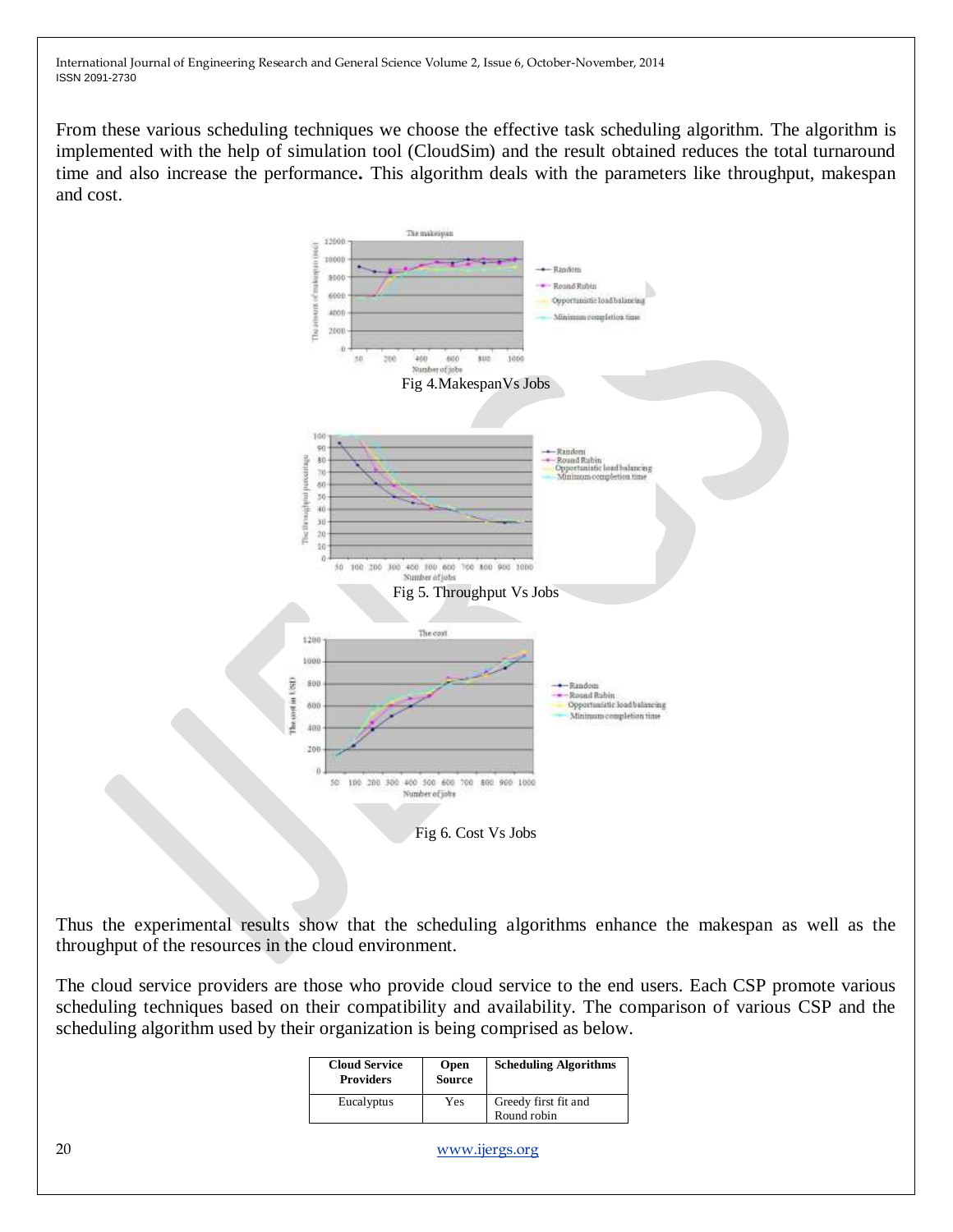| Open Nebula   | Yes | Rank matchmaker<br>scheduling, preemption<br>scheduling                                      |
|---------------|-----|----------------------------------------------------------------------------------------------|
| Rackspace     | Yes | round robin, weighted<br>round robin, least<br>connections,<br>weighted least<br>connections |
| <b>Nimbus</b> | Yes | Virtual machine<br>schedulers PBS and<br>SGE                                                 |
| Amazon EC2    | No  | Xen , swam, genetic                                                                          |
| RedHat        | Yes | BFS DFS                                                                                      |
| lunacloud     | Yes | Round robin                                                                                  |

Fig 7. Comparison of CSP"s

#### **5. Conclusion**

In this paper, we have studied about the problems in scheduling and also about various kinds of scheduling algorithms.

The scheduling algorithm for the datacenter should be chosen based on the requirements of datacenter and the kind of data they store in it. We have analyzed the relation between the data that hits the datacenter as well the scheduling algorithm which is required to promote resource allocation in the cloud datacenters. This survey has provided us a crystal clear idea about the wide dimensions of scheduling resources and their functions.

#### **REFERENCES:**

[1] Chia-Ming Wu et al, Ruay-Shiung Chang, Hsin-Yu Chan :"A green energy-efficient scheduling algorithm using the DVFS technique for cloud datacenters", Science Direct, Future Generation Computer Systems 37 (2014) 141–147.

[2] Xiaoli Wang, Yuping Wang, Yue Cui: "A new multi-objective bi-level programming model for energy and locality aware multijob scheduling in cloud computing", Science Direct, Future Generation Computer Systems 36 (2014) 91–101.

[3] Sen Su a, Jian Li a, Qingjia Huang a, Xiao Huang a, Kai Shuang a, Jie Wang b: "Cost-efficient task scheduling for executing large programs in the cloud", Science Direct, Parallel Computing 39 (2013) 177–188.

[4] Swachil Patel, UpendraBhoi:"Priority Based Job Scheduling Techniques In Cloud Computing", International Journal of Scientific and Technology Research, Volume 2, Issue 11, November 2013, ISSN 2277-8616.

[5] YING F[ENG](http://www.sciencedirect.com/science/article/pii/S1568494614000568)<sup>B</sup>[,](http://www.sciencedirect.com/science/article/pii/S1568494614000568) LIN Z[HANG](http://www.sciencedirect.com/science/article/pii/S1568494614000568)<sup>A</sup>, [T.W.](http://www.sciencedirect.com/science/article/pii/S1568494614000568) LIAO:"CLPS-GA: A CASE LIBRARY AND PARETO SOLUTION-BASED HYBRID GENETIC ALGORITHM FOR ENERGY AWARE CLOUD SERVICE SCHEDULING", SCIENCE DIRECT, APPLIED SOFT COMPUTING 19 (2014) 264–279.

[6]Cui Lin, ShiyongLu:"Scheduling Scientific Workflows Elastically for Cloud Computing", IEEE 4th International Conference on Cloud Computing, 2011.

[7] BaominXu a, Chunyan Zhao b, EnzhaoHua, Bin Hu c,d, et al:"Job scheduling algorithm based on Berger model in cloud environment", Science Direct, Advances in Engineering Software 42 (2011) 419–425.

[8] Xiangzhen Kong a,n, ChuangLin a, YixinJiang a, WeiYan a, XiaowenChu et al., :"Efficient dynamic task scheduling in virtualized data centers with fuzzy prediction", Journal of Network and Computer Applications 34 (2011) 1068–1077.

[9] AmitNathani a, Sanjay Chaudharya, GauravSomani et al.:"Policy based resource allocation in IaaS cloud", Science Direct, Future Generation Computer Systems 28 (2012) 94–103

21 [www.ijergs.org](http://www.ijergs.org/)